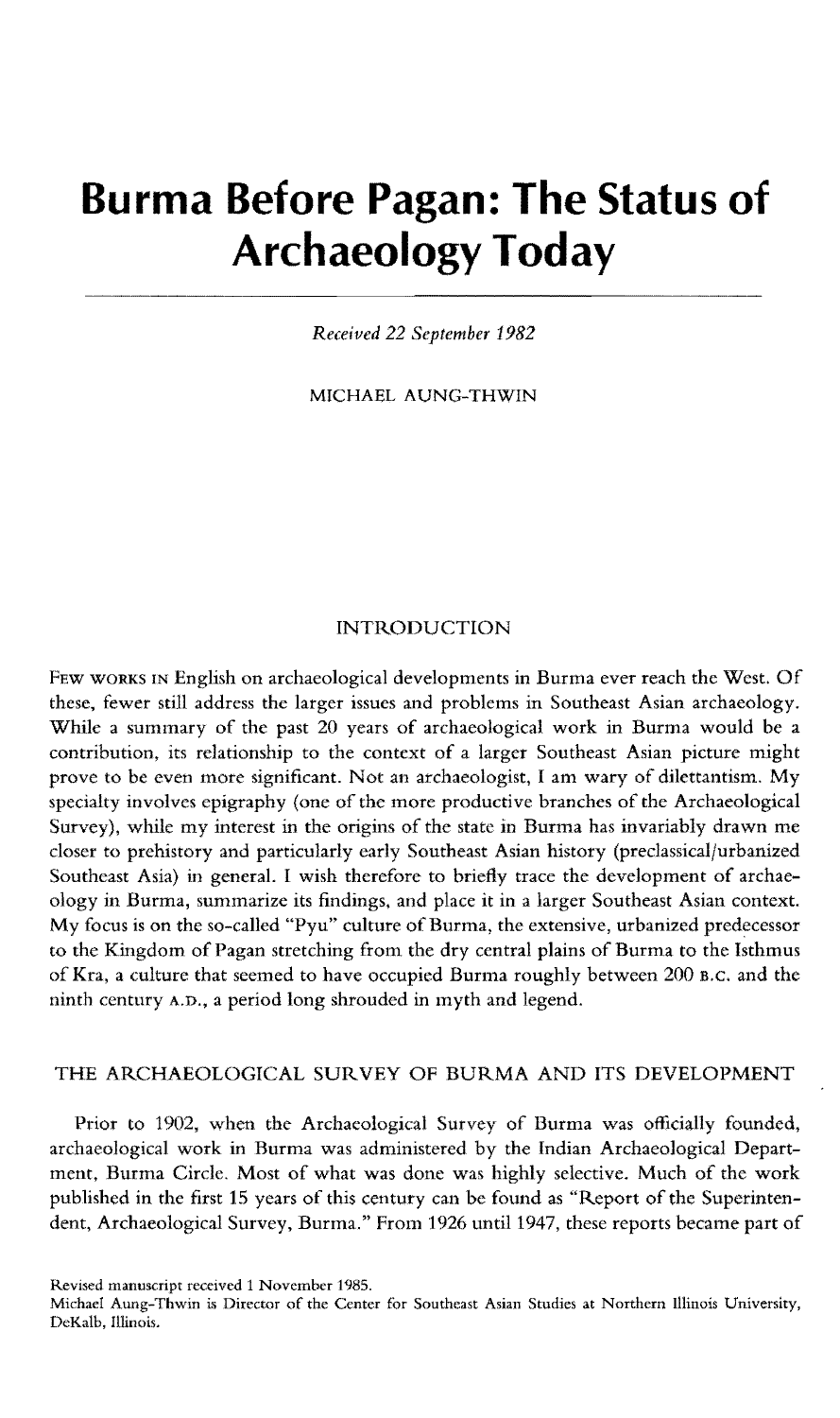the Archaeological Survey of India. From 1947 to approximately 1965, they appeared as "Report of the Director, Archaeological Survey of Burma"; many, particularly those after 1960, were published in Burmese. The first Director of the Survey in Burma was Emil Forchhammer, epigraphist, Pali scholar, and student of Burmese law. He was succeeded by several noted scholars: Taw Sein Ko, who was followed by Charles Duroiselle, and in 1940, U Lu Pe Win. After the disruption of World War II, the Survey once more began to make significant gains in the 1970s under U Aung Thaw. U Oak Gar was the most recent director.

During those early years, the epigraphy section of the Survey received priority in people, funds, and projects assigned to the Survey as well as in the personal preferences of the most competent scholars. This priority was understandable, since the many surviving lithic inscriptions that represented the only primary data concerning the origins of the first Burmese state needed to be read, catalogued, protected, and permanently housed. Moreover, the sentiment of the public lay with preserving the more important (and clearly visible) temples and their inscriptions, rather than with excavation. As a result, volume after volume of (mainly unedited) inscriptions-along with a few edited versions by notable scholars such as G. H. Luce and Pe Maung Tin-were published under the auspices of the Archaeological Survey. Because there was so much material that needed to be preserved and collected above ground (as well as overwhelming social reasons for doing so), very few systematic underground excavations were carried out during the first half of the twentieth century; epigraphy developed more rapidly than archaeology.

Unfortunately, these nonacademic factors created some of the "academic" issues of Burmese prehistory and history that emerged later. For instance, the study of the Pagan period preempted that of its predecessor, as if the Pagan Kingdom had suddenly sprouted from the dry, inhospitable plains of central Burma. As a result, scholars looked for some catalytic factor that would turn an arid, semidesert area into one of the region's most productive civilizations, competing with the magnificent civilization of Angkor in nearby Cambodia in irrigation technology, material wealth, and artistic development, if not in political power. The obvious answer was Theravada Buddhism; religion provided the catalytic factor. Another answer was human migrations. If such a civilization as Pagan emerged suddenly, the argument went, surely the stimulant was external. No doubt, Theravada Buddhism was a major factor in the emergence of Pagan and migrations were plausible. Yet the adoption of these interpretations, even if tentative, left some of us uneasy. In both explanations, the questions themselves assumed a sudden change, probably because of our biases for linear history and because the period before Pagan was so devoid of information. Yet there were a few tantalizing pieces of evidence for the existence of a well-developed urban civilization prior to Pagan that bothered us. For example: (1) the presence of Sanskrit Buddhism (Sarvastivadin) as early as the sixth century A.D.; (2) a silver coinage system that permeated this area, suggestive of trade and economic activity on a significant scale centuries before Pagan emerged and the existence of neighboring Southeast Asian urban sites where this coinage was found, showing economic relations among them; (3) the mention in Chinese accounts of a thriving city in central Burma whose walls were built of green glazed bricks and whose people built monumental images of the Buddha; and (4) the confirmation in the Burmese chronicles of several such early kingdoms prior to the emergence of the Kingdom of Pagan in the mid-ninth century.

By the late 1950s and early 1960s, systematic excavations of potentially productive sites were commenced. The most promising were Sri Ksetra (Old Prome), Hanlin, and Beikthano, all located on or near the Irrawaddy's meandering path. Of these, only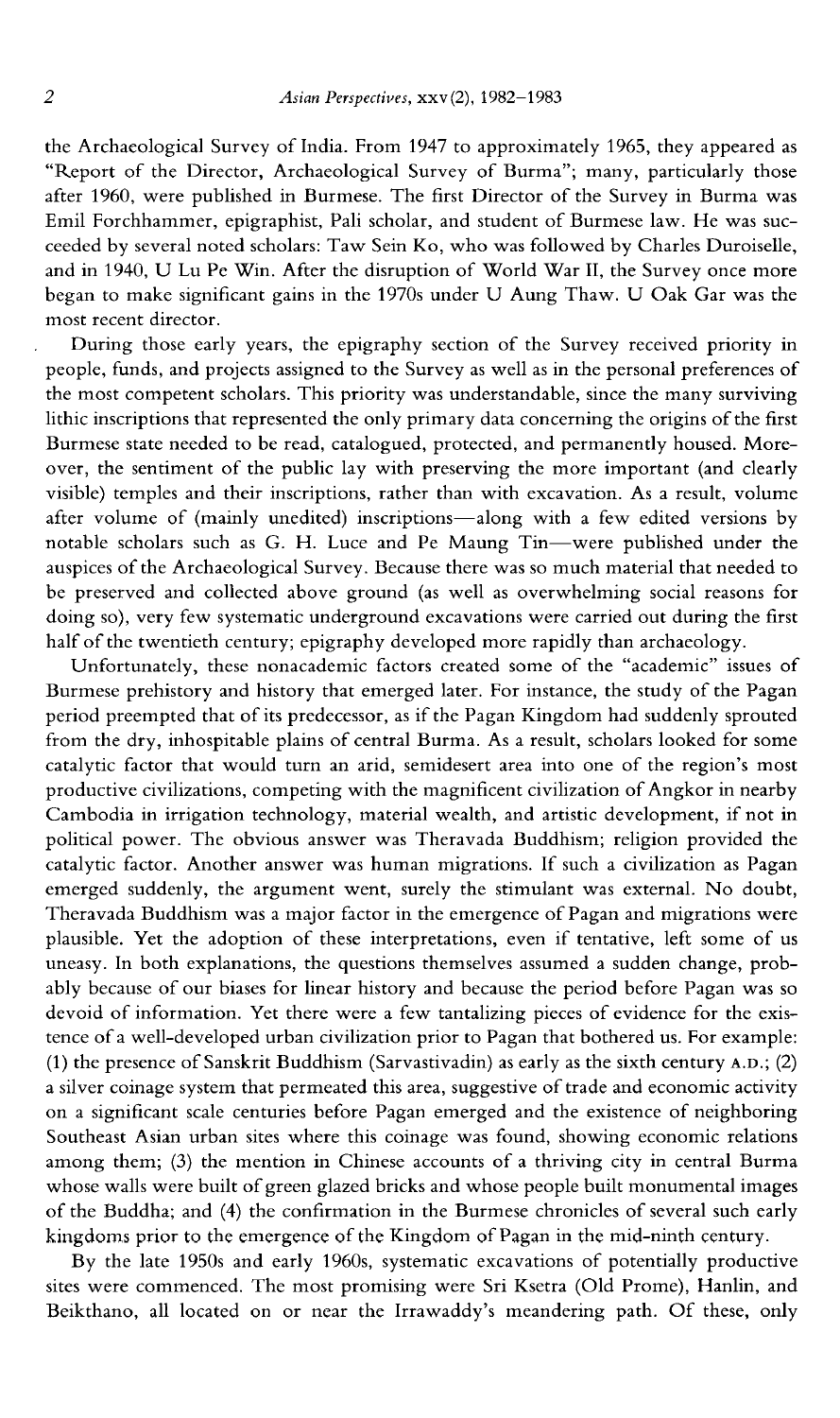Beikthano was subjected to a relatively detailed study, with 25 test pits excavated, most during the so-called "digging season" between 1959-1963. At first, the excavations were meant to determine if an unobtrusive mound topped by trees and shrubs would yield a legitimate site, and, if so, to proceed with the collection of data. Although the first excavation was carried out by Taw Sein Ko in 1905, it was not until 1968 that a *Report on the Excavations at Beikthano* was published under the direction ofU Aung Thaw. Some of the material for this article is taken from a detailed excavation report. In 1972, another work by the Department of Archaeology, *Historical Sites in Burma,* was published. To date, no similar monograph-size work has been published in English on this period. Several articles have appeared in the *Working Peoples' Daily,* and one in a journal called *Shiroku,* of Kagoshima University in Japan, by U Myint Aung, one of the Survey's more productive members. Several short accounts exist, but they are in Burmese and unavailable to most scholars abroad. These include a fairly detailed but preliminary account of Binnaka, also a central Burma site, which I shall discuss below. What was becoming clear from these preliminary excavations was that the so-called Pyu society that preceded Pagan was not a tribal precursor of urbanized society, but was highly urbanized itself.<sup>1</sup>

## THE "STONE AGE" CULTURE OF BURMA

The study of the "stone age" culture of Burma was begun prior to and after World War **II,** largely by foreigners, whose findings were published in the West in the 1940s (De Terra and Movius 1943, 1948). In addition to these publications, several others were published in the *Journal of the Burma Research Society* between 1931 and 1936 by students of archaeology including Coggin Brown and T. O. Morris. In the late 1960s an article was published in the *Journal of the Burma Research Society* on the Padah-lin Caves, but because of the journal's obscurity, not much international exposure was received. At the same time, in the mid-1960s, several accounts appeared in the *Working Peoples' Daily* on both the "neolithic" and the "chalcolithic" in Burma. When the government published its multivolume standard history on Burma entitled *Myanma Naingnan Yei Thamaing* in 1970, some of the details on these cultures were included-but lay buried there until 1971 when U Aung Thaw introduced them to a larger audience in *Asian Perspectives* (Aung Thaw 1971). These "early neolithic" finds in Burma, especially those of the Padah-lin Caves, are truly exciting, in terms of their relationship both to the "Hoabinhian" culture of Southeast Asia and to the international context of the neolithic age.

Although the earlier studies of De Terra, Movius, and Morris may be dated, their apparently sound methodology and systematic recording of the evidence enabled later archaeologists with more recent dating procedures and equipment to bring their findings up-to-date. 2 From these studies it appears that central Burma was inhabited by man 400,000 years ago, and was named the Anyathian culture (from *anyatha,* Upper Burma man). The principal sites were located on the east bank of the Irrawaddy between Maghwe and Nyaung-U. The people there used silicified tuff as raw material, along with some quartzite and fossil-wood implements. To date, no hand axes have been found in this culture; rather an abundance of the chopper, chopping-tool, hand-adze variety has been excavated. Palaeolithic(?) tools were also found in an area that ranges from the Kachin Hills in the north to the Shan States further south and east.<sup>3</sup> The hand tools, according to T. O. Morris, are contemporary with those found in Mainland Southeast Asia. From our own perspective, in light of more recent studies, these tools seem to connect Burma's stone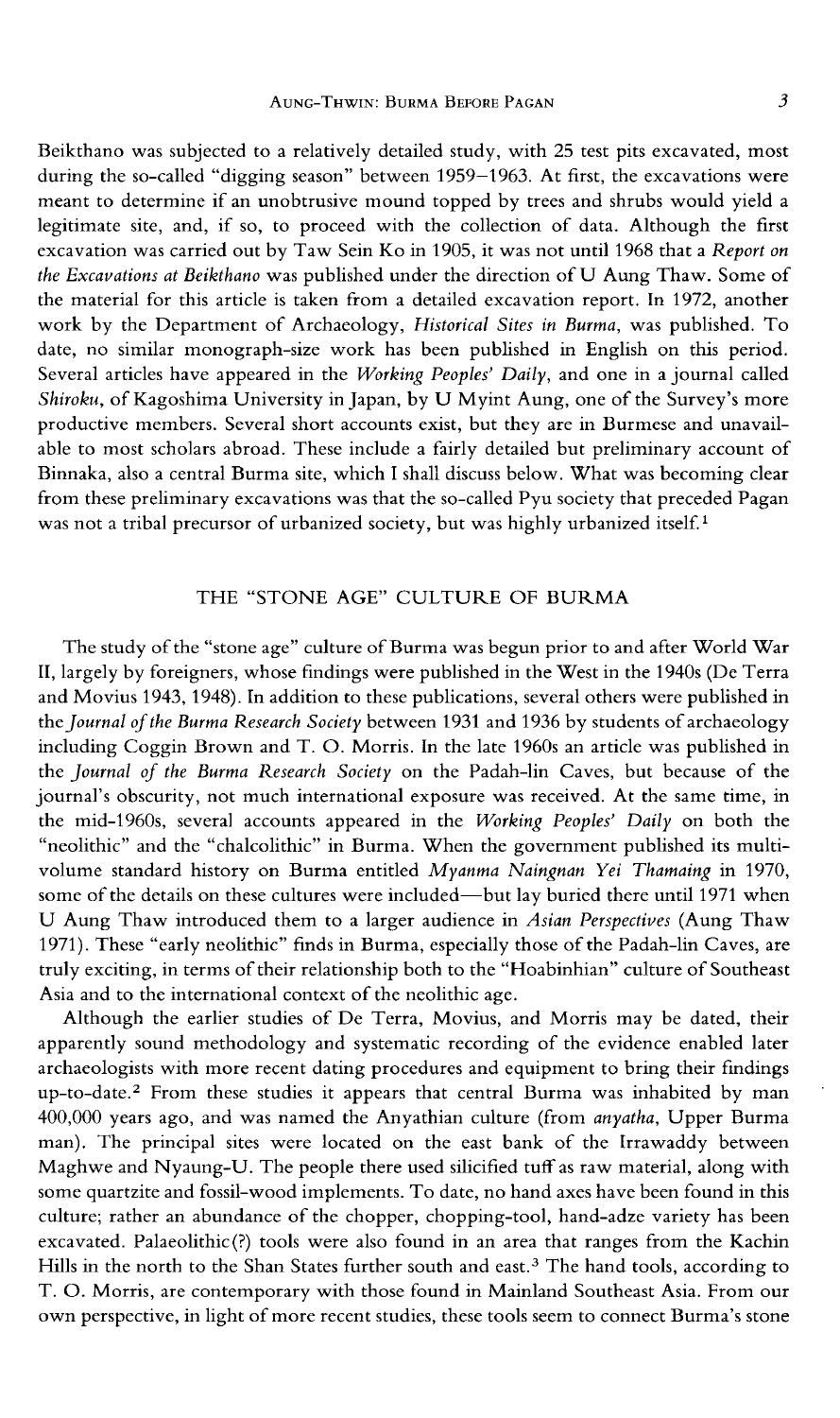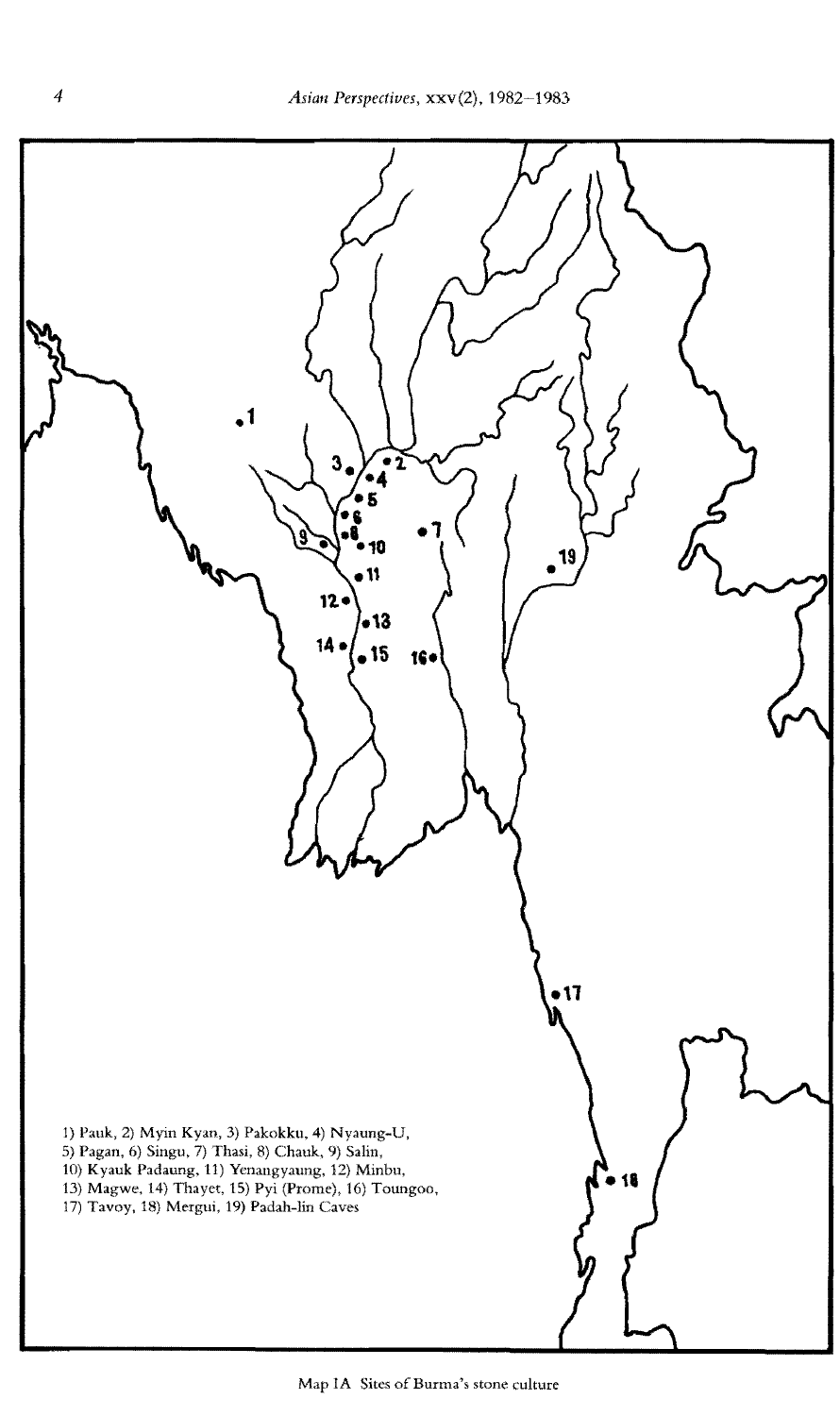culture specifically to the early and late "Hoabinhian" of Vietnam. The largest number were of the wood-chopping hand-tool variety. The stone implements included finished and unfinished polished and rough tools, some of which are facetted, some chipped, others edge- or completely ground. There were also scrapers. hammers, choppers; wedges, chisels, and gouges; short-handled, splayed, and shouldered axes; as well as stone weapons easily identified as swords and daggers. The consensus of evidence suggests that Burma's "palaeolithic" culture faced East, to those of Thailand, Malaysia, Indonesia, and China, rather than to those of the West, that is, India, Africa, or Europe. Most of these sites in Burma tended to cling to the course of the Irrawaddy. All but one were located in the dry zone. This is significant because in historic periods these areas became the important political, economic, and cultural centers of Burma (Map lA-B).

Burmese archaeologists also conclude that this and subsequent "neolithic" cultures followed a sequence that moved from simple horticulture to limited food production. The people had the skill to produce pottery, to weave rope and mats, and to paint aesthetically pleasing scenes on their cave walls. There are several caves thought to be "neolithic," located west of the Shan plateau, about 1000 feet above sea level (for example. Maung Pa Cave in the Shan llills, explored in 1937; Tin Bin Cave near Taung-gyi; and the most famous, the Padah-lin Caves, also in Taung-gyi district). (See Map lA, no. 19.) This particular cave complex seems to have been one of the many "Hoabinhian" factories that produced stone implements. There is evidence of chipped remains, tool makers, and various types of stone quarries in the vicinity. In addition, there are unfinished stone tools such as shouldered adzes along with piles of their chipped parts as well as mounds of choppers and other unfinished pieces, many of which had been sharpened and dentated. For the most part these pieces have been left undisturbed by modern intruders. The tools were made largely of pebbles with evidence of grinding techniques. A beveled-edged flake scraper as well as a thin scraper flaked in the "Levalloisian" technique were found. There were sharp edge ring stones as well as flat whetstones used to polish those edges and pebbles used as hammerstones and anvils (Union of Burma 1970). Approximately 1600 stone tools and implements were found. The cave seems to have been a tool-making workshop whose industry showed a transitional phase from flaking and chopping to grinding and polishing.

At the same level, cord-impressed and other potsherds apparently turned on the potter's wheel have been discovered. Shells of land molluscs, animal and human bones, molar and canine teeth of mammals, charcoal (carbon dated at  $7740 \pm 125$  years B.P.), and bone collagen (dated between  $11250 + 200$  and  $13400 + 200$  years B.P.), chunks of red ochre used for the red pigment in the cave murals. and wild boar bristles, apparently used as paint brushes, were among the other finds. The wall paintings were the most exciting discovery. They are intrinsically significant (in terms of the conceptual level of the creators) and, in terms of style and subject matter, are similar in some ways to the Lascaux Cave drawings (Fig. 1). This similarity is particularly true of the wild animals and palm prints. One can also see the sun with its rays rising between two mountain ridges. The paintings include animals apparently giving birth, wild cattle. a half-eaten fish, deer, elephant, bison (gaur?), and wild boar. Like the Lascaux Cave palm prints, those of Padahlin seem to express a desire for creating writing (Union of Burma 1970).

Following the early phase of the "Hoabinhian," late "Hoabinhian" sites continued in some areas. Middle and late neolithic sites and cultures using bronze were found in other areas, which were contemporaneous with the late "Hoabinhian" sites though of as yet unknown cultures and dating. The work done thus far, in at least 11 different sites mostly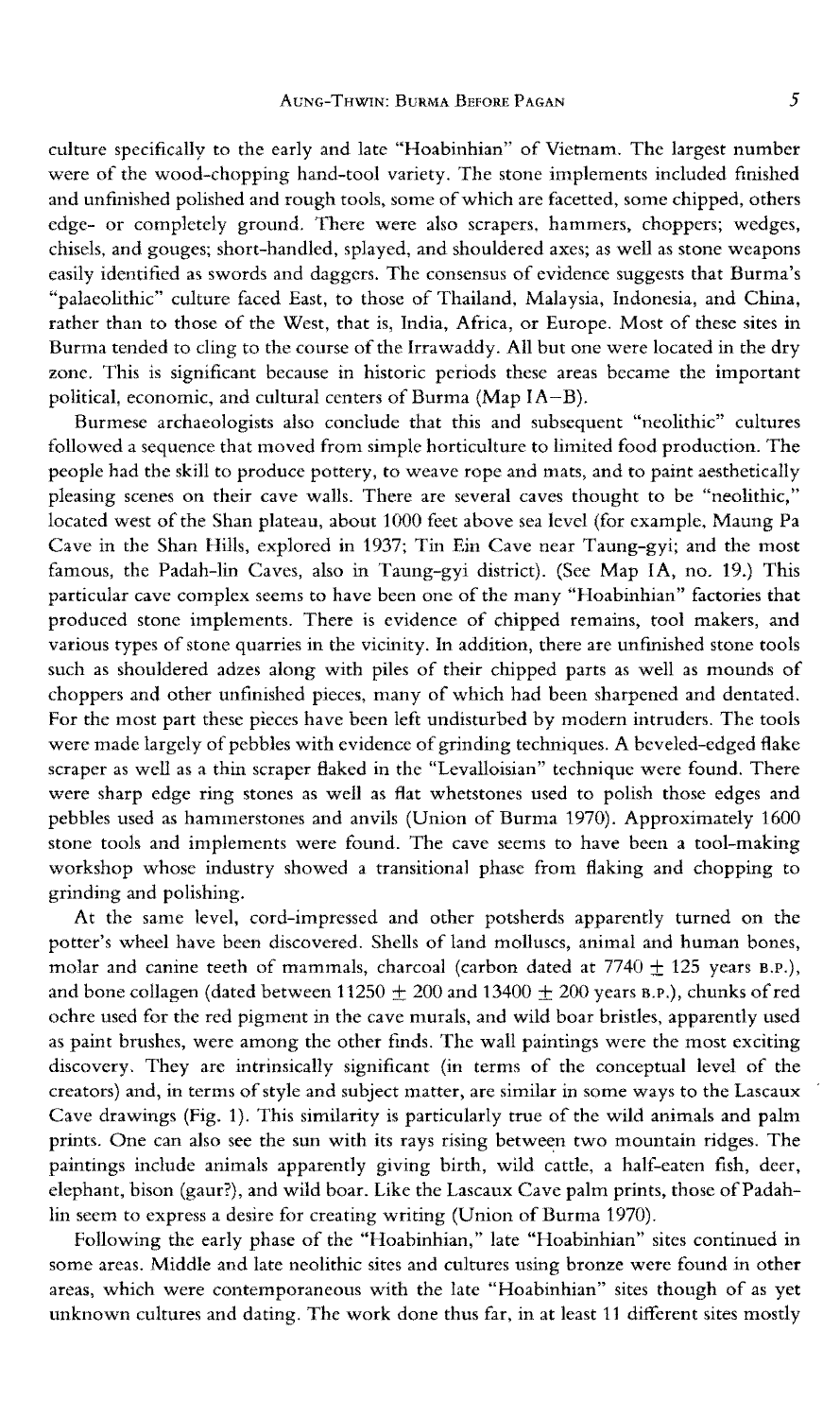

Map IB Major Political and Cultural Centers of Burma: 1) Tagaung, 2) Shwebo. 3) Hanlan, 4) Mingun, 5) Sagaing, 6) Mandalay, 7) Ava, 8) Amarapura, 9) Pagan, 10) Mongmao, 11) Mrohaung, 12) Binnaka, 13) Beikthano, 14) Toungoo, 15) Sri Kṣetra (Old Prome), 16) Pegu, 17) Winka, 18) Dagon, 19) Thaton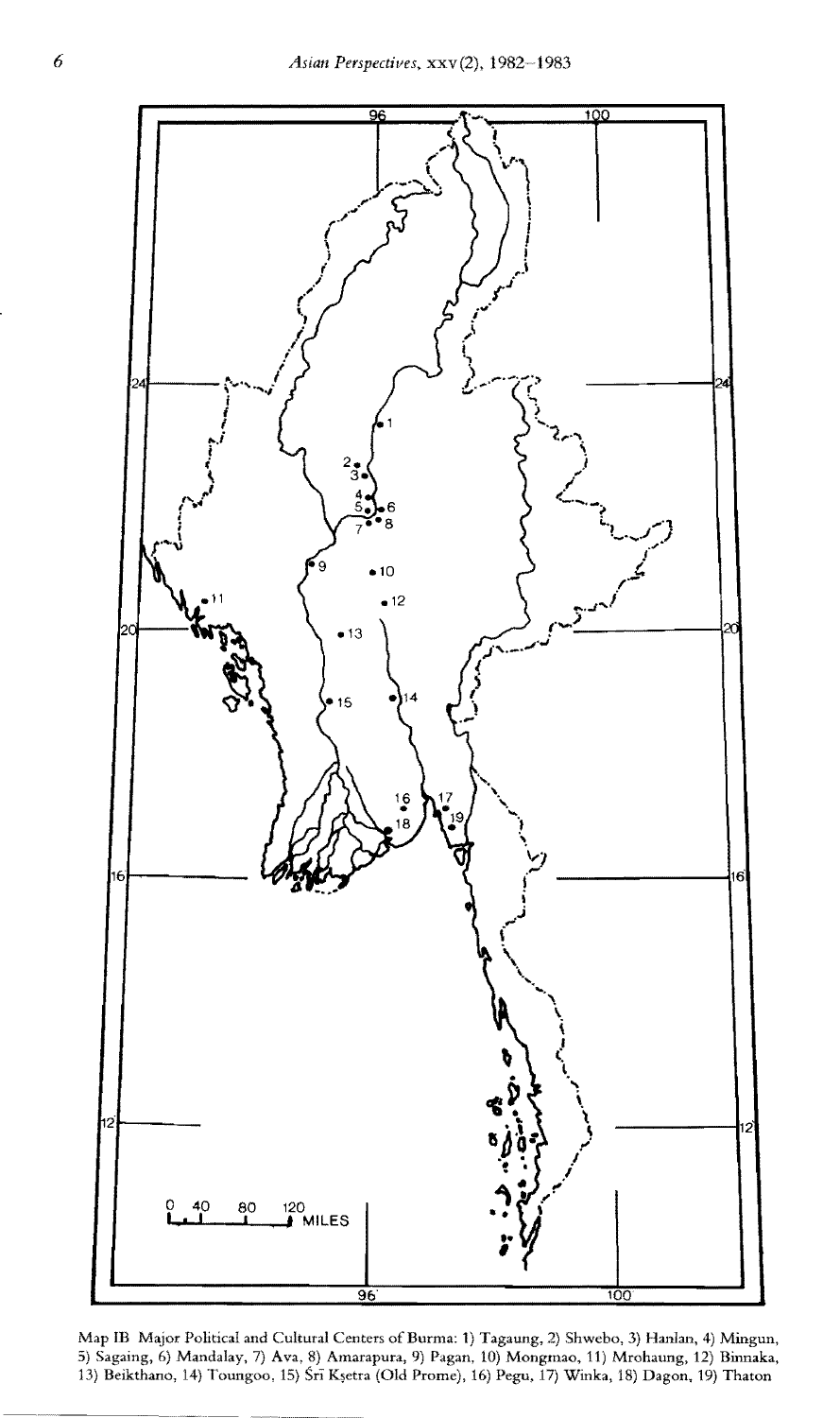

Fig. I Reproduction of paintings in Padah-lin Cave No.1. (after Aung Thaw 1971 : Fig. 4): a) sun, b) fish remains, c) palm prims, gaur (?), d) gaur (?), e) cow and calf, f) cow and calf. g) pig (wild boar?), h) pig (wild boar), i) elephant, deer)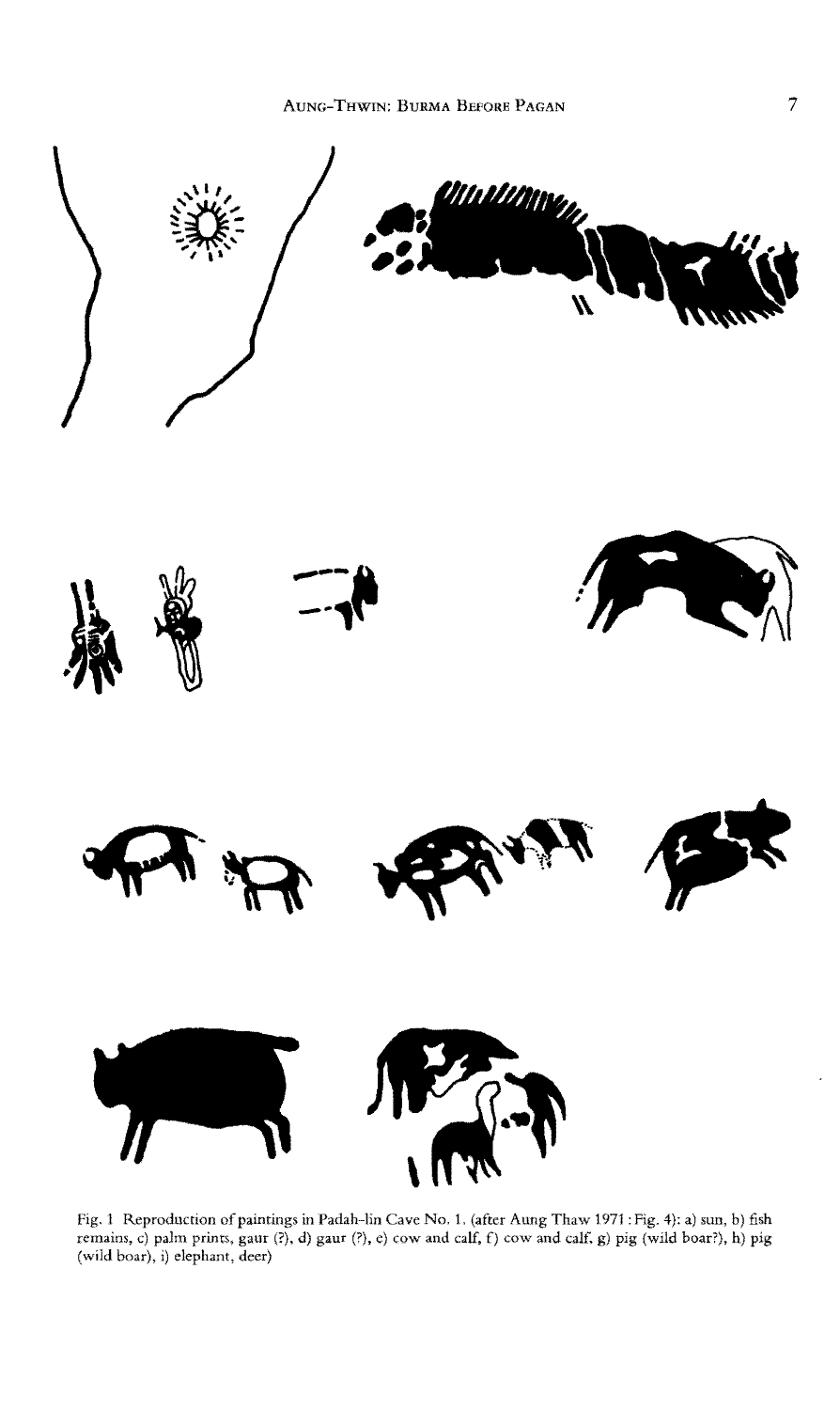*Asian Perspectives,* xxv (2), 1982-1983







Fig. 2 Artifacts from Burma: A) stone tools (after A. H. Dani 1960-left-Plate 55, right-Plate 56); B) socketed bronze tools from :1) western Yunnan, China; 2, 3, 5, 9) Northern Shan State; 4, 12) Southern Shan State; 6, 10) Thayetmyo District: 7, 8) Trans-Salween, Shan State; 11) Lower Chindwin District.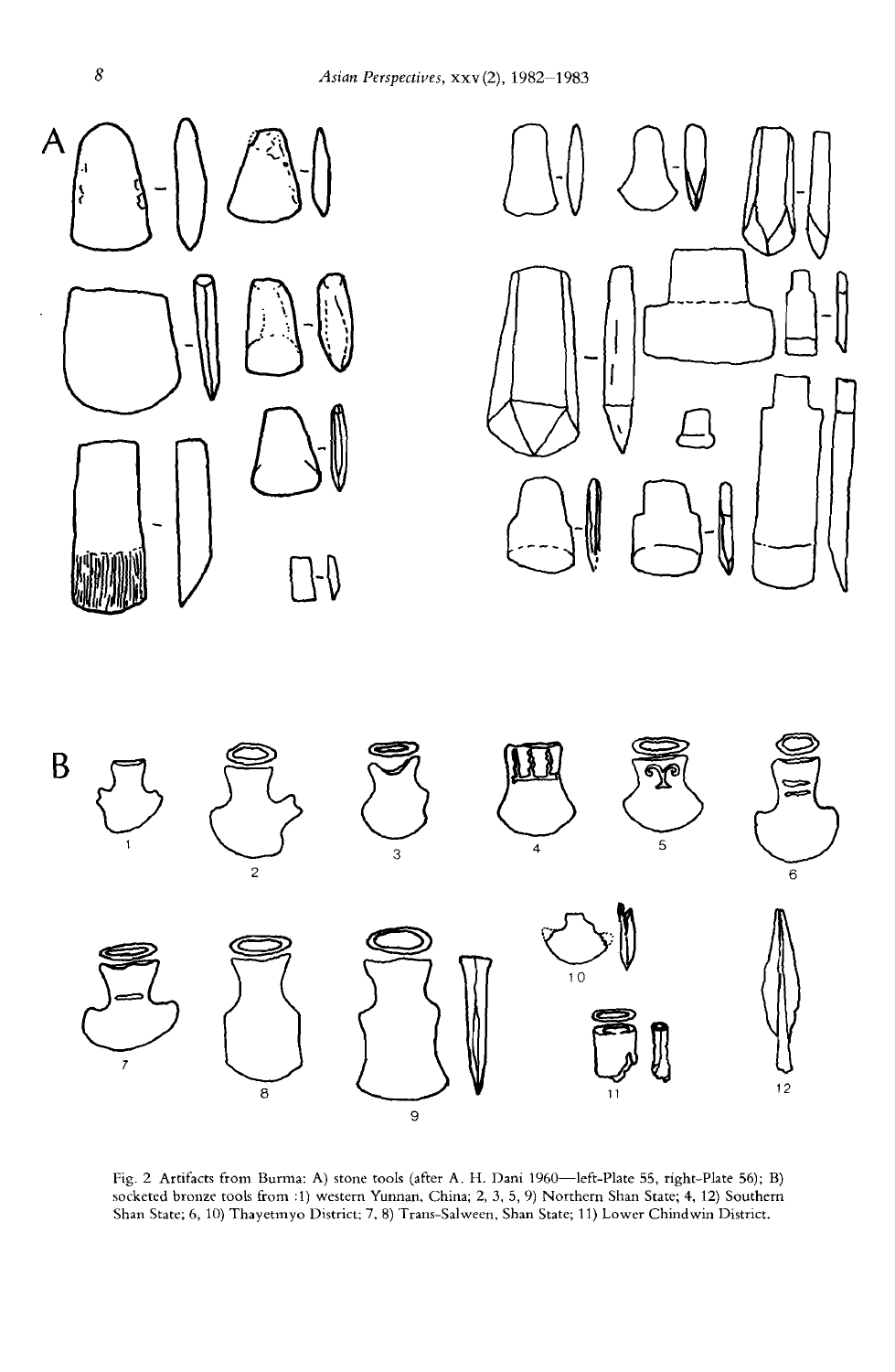in the Shan States, suggests that the remains may be about 5000 years old. Among them are mostly socketed weapons and implements, bronze adzes, axes, wedges, spear points, and rings similar in size and shape to their stone counterparts (Fig.  $2A-B$ ). These show a stylistic (design and size) and also suggest a social (geographic proximity) relationship. It appears that Burma did possess an equivalent to the early and later "Hoabinhian" of Southeast Asia.

However, there is a gap between the late "Hoabinhian" and the beginning of the urbanized sites of the so-called Pyu culture (approximately to 200 B.C.). This gap is obviously the result of archaeological work still to be done, rather than a sudden disruption of society at the time. When the "Pyu" culture appeared, both iron implements and bronze were being used simultaneously, especially in the urbanized sites of Hanlin (or Halin) and Sri Ksetra. Many of these bronze implements continued to be used contemporaneously with the later iron, silver, and gold implements of the Pagan period. The difficulty in Burma, as in the rest of Southeast Asian prehistory, is the continuous presence and apparent use of "neolithic" and "chalcolithic" implements in subsequent historic periods; in fact, one could argue, until modern times (Hutterer 1976).

## BEIKTHANO

U Aung Thaw and his associates, U Myint Aung, U Sein Maung 00, and U Bokay, have directed a detailed, scientific, and carefully envisioned excavation at Beikthano; their data and conclusions have been published in both Burmese and English.<sup>4</sup> In many ways, Beikthano is a model site, for what is found there very often represents the cumulative finds of the other urbanized sites. To date, it is the only urbanized site with published radiocarbon-tested data. Thus it is the only site to have this test confirmed by other data with an occupation date of around the first century B.C. and later.

The archaeological data include structural remains, pottery, artifacts, bones, and skeletal evidence (Aung Thaw 1968). The structures include fortifications, large portions of city walls, shaped in a rectangle, approximately two miles long on each side and about 20 feet thick. The charred remains of the massive gateways were the basis of the radiocarbon tests. The entranceways curve inward rather than stand at right angles to the fortification walls, as if to guide chariots or other fast moving wheeled vehicles into the fort quickly and easily (Fig. 3). These entrances are about 15 feet wide, with sentry niches and double-leafed wooden gates. Similar to most subsequent Burmese cities, the main entrance leading to the palace enclosure faces east. Along with the walls and unique entranceways, many residential structures were excavated, including the palace, monastic buildings, and *stupas* of different styles. The design of the solid, cylindrical *stupas* may have been influenced by those at Nagarjunakonda and Amaravati, especially the *ayaka* platforms at the cardinal points (Fig. 4). Another type of structure was found whose ground plan may have been the prototype for the smaller Pagan *stupas* (Fig. 5).

At present, our reconstruction based on these finds may not be of much help to the art historian searching for detail. Nevertheless there are several important points to be made about these structures that tell us something about the society at large. First, burial urns and human skeletons are associated with the structures, though they were not placed in the buildings themselves. Second, the same (virtually identical) type of structure is found in several of the other "Pyu" sites. The oblong, pillared halls, apparently with wooden supports now gone, were monastic establishments, according to the Archaeological De-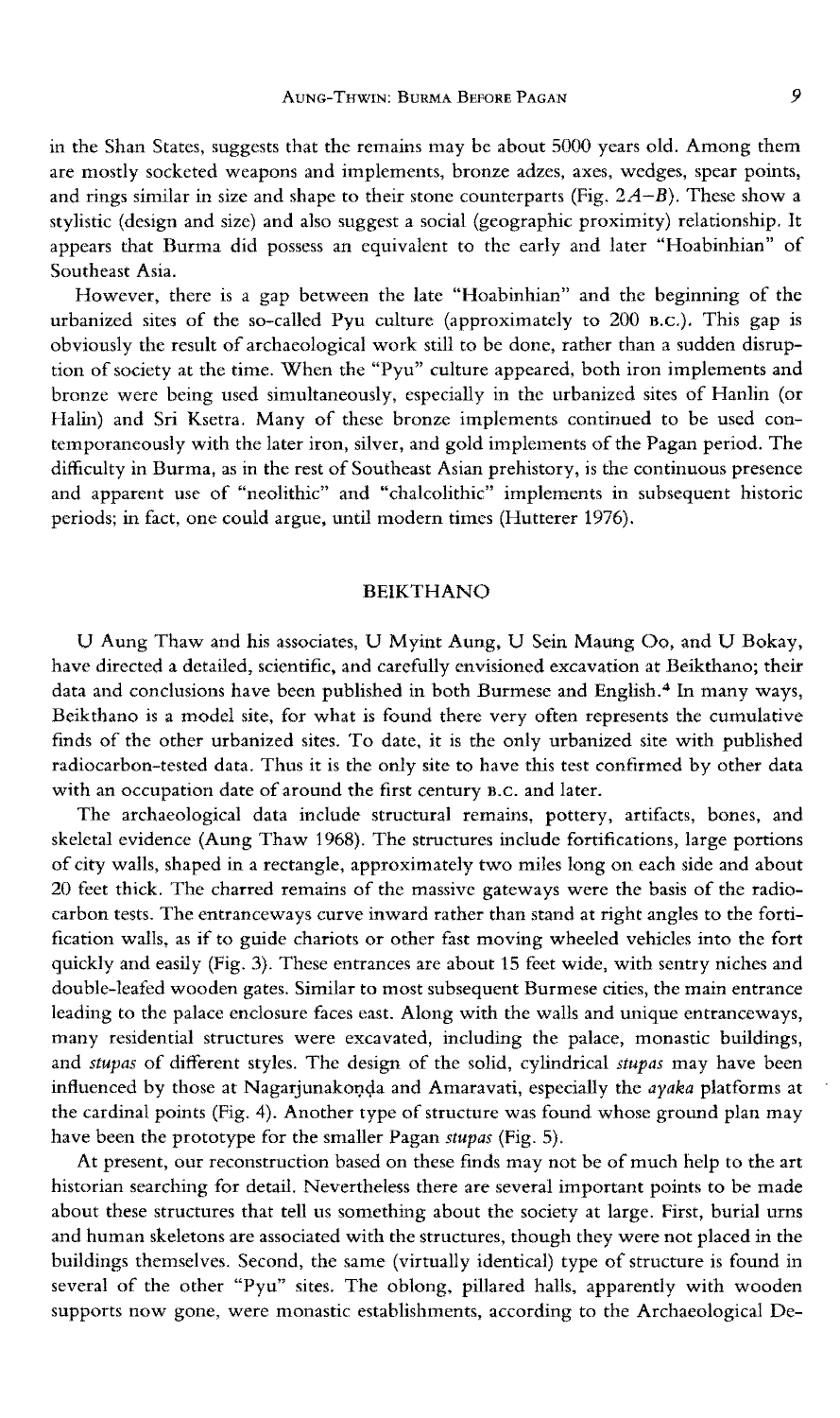

Fig. 3 Curved gateway.

partment. One of the monasteries north of the palace site has been excavated and found to have been built of well-burnt rectangular bricks, with an entrance hallway in the middle of the structure, facing east. The floor plan includes ten rooms arranged mostly on the west, opening into the corridor (Fig. 6). This structure is reminiscent, with minor variations, of the twelfth-thirteenth century Somingyi brick monastery at Pagan. One of the more interesting features found in the former building is the presence of two so-called moonstones-similar to those at Anuradhapura-at the doorways of rooms eight and seven. Room seven was northernmost and was probably the abbot's cell. The entire site of 25 excavated areas at Beikthano resembles the typical fortified city of Burma-almost to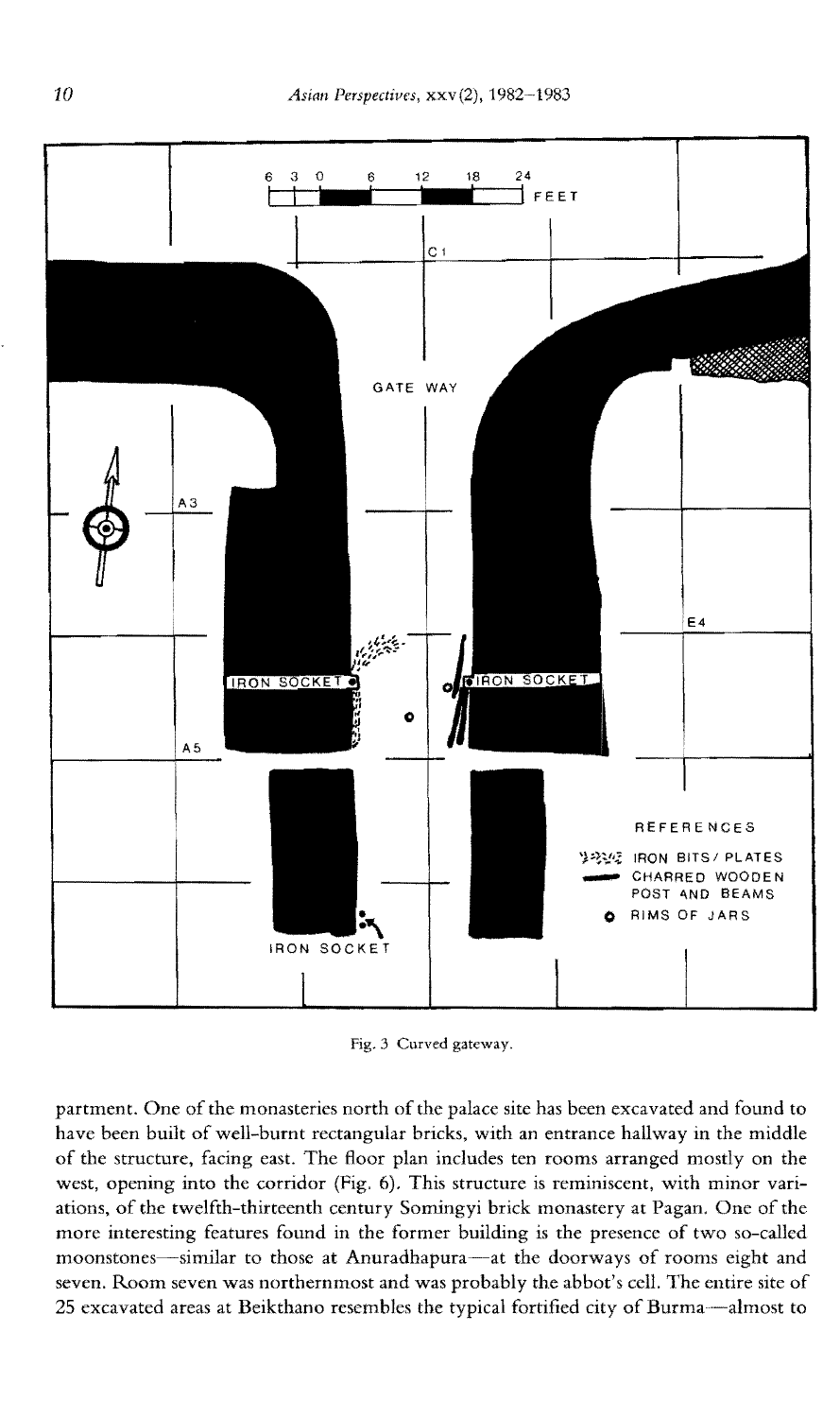

Fig. 4 Stupa.

the thickness and height of the walls-especially when compared to the configurations and dimensions of the nineteenth century city of Mandalay. 5

Aside from buildings, there are other features of Beikthano that tie it at least with Sri Ksetra, if not with the other "Pyu" cities. The most significant link is probably the practice of burying the ashes of the dead in urns, a scattered Southeast Asian practice during the socalled preclassical period. These urns as well as other pottery remains appear to have been made on the fast wheel, were well fired, and used for a variety of purposes (Fig. 7A-B). Storage jars, spouted vessels, cooking pots, clay lamps, sprinkler vessels, and bowls with several different patterns were excavated. A small percentage of these belong to the Rouletted Black Ware of northwestern and southeastern India (especially those of Arikamedu), as well as to those of western Java, showing the relationship Burma had with the Roman sea trade in Asia and its routes within Southeast Asia. Sherds with figures of *srivatsa* and other symbols of the Hindu-Buddhist-Jain culture, as well as beads made of carnelian, also found in other "Pyu" sites, have been discovered. On one terracotta piece of clay, a circular seal with the letters *samgha siri* was inscribed in Brahmi script of the second century A.D., apparently referring to the name of a lay donor or a religious personage. The letters are preceded by a cursive *swastika,* which dates (in western India) to the pre-Christian period. Stucco objects, especially heads of *devas,* demons, women, animals, and decorative moldings depicting the lotus petal and other leaf designs, as well as ornaments that decorated arch pediments, have also been found. Metal artifacts excavated include an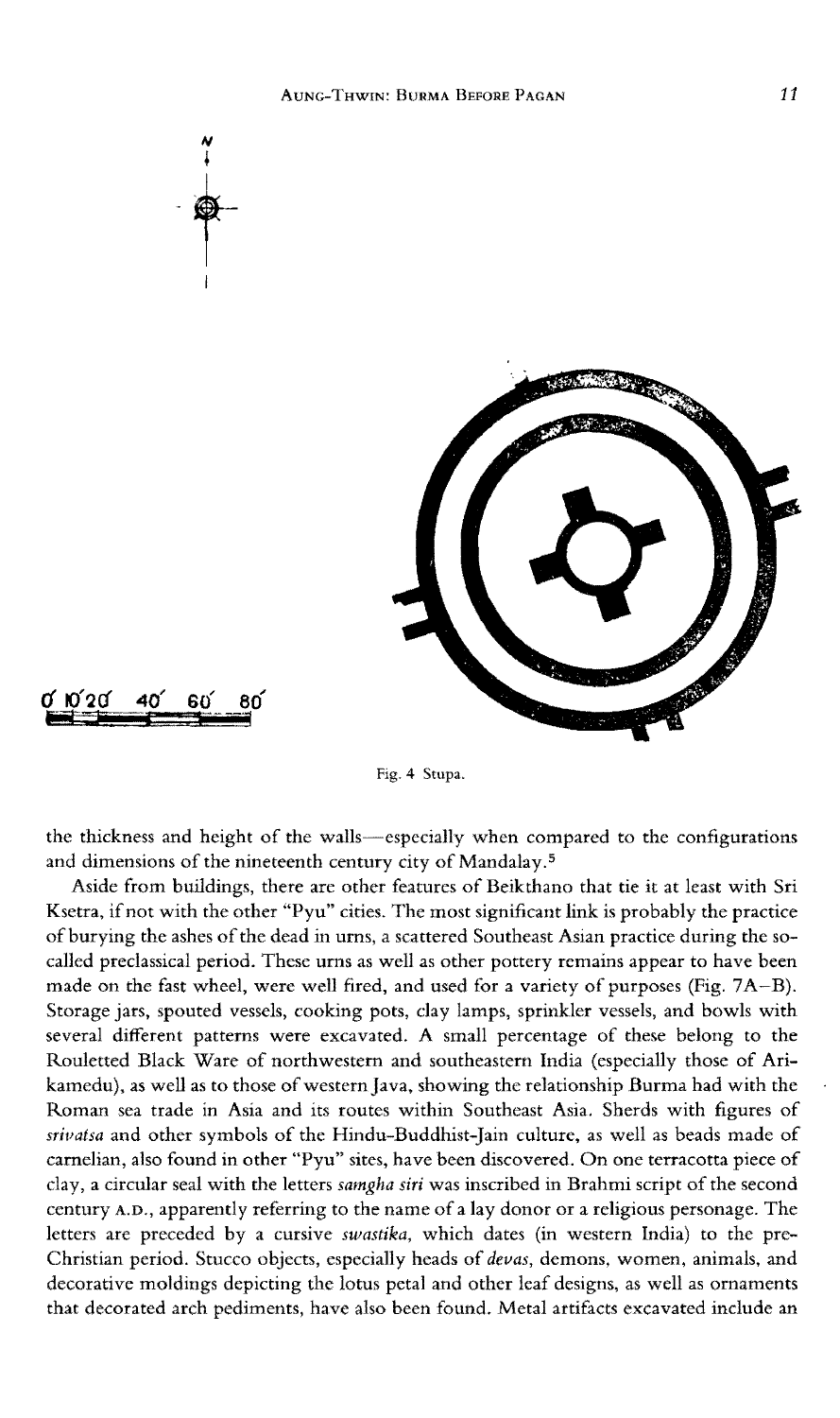

Fig. 5 Stupa ground plan.

iron *yoni*, iron nails, sockets, and iron strips weighing some 500 pounds; silver coins; lead money; bronze lions, *hamsas,* and rings; copper rods and rattles; and a few gold objects.

## SRI KSETRA

Sri Ksetra lies on the east bank of the Irrawaddy about 180 miles north of Rangoon. the southernmost city of the dry zone (Aung Thaw 1972). **In** the literary sources, Sri Ksetra's origins are attached to a Vaishnava myth and it is said to have been a political rival of Beikthano. (It is significant that the accounts are found in a fifteenth-century chronicle, written long after Beikthano had physically disappeared, giving some credence to the antiquity of the chronicle tradition in Burma.) Sri Ksetra is thought to have achieved its glory between the fifth and seventh centuries A.D. The city is circular,  $8\frac{1}{2}$  miles in circum-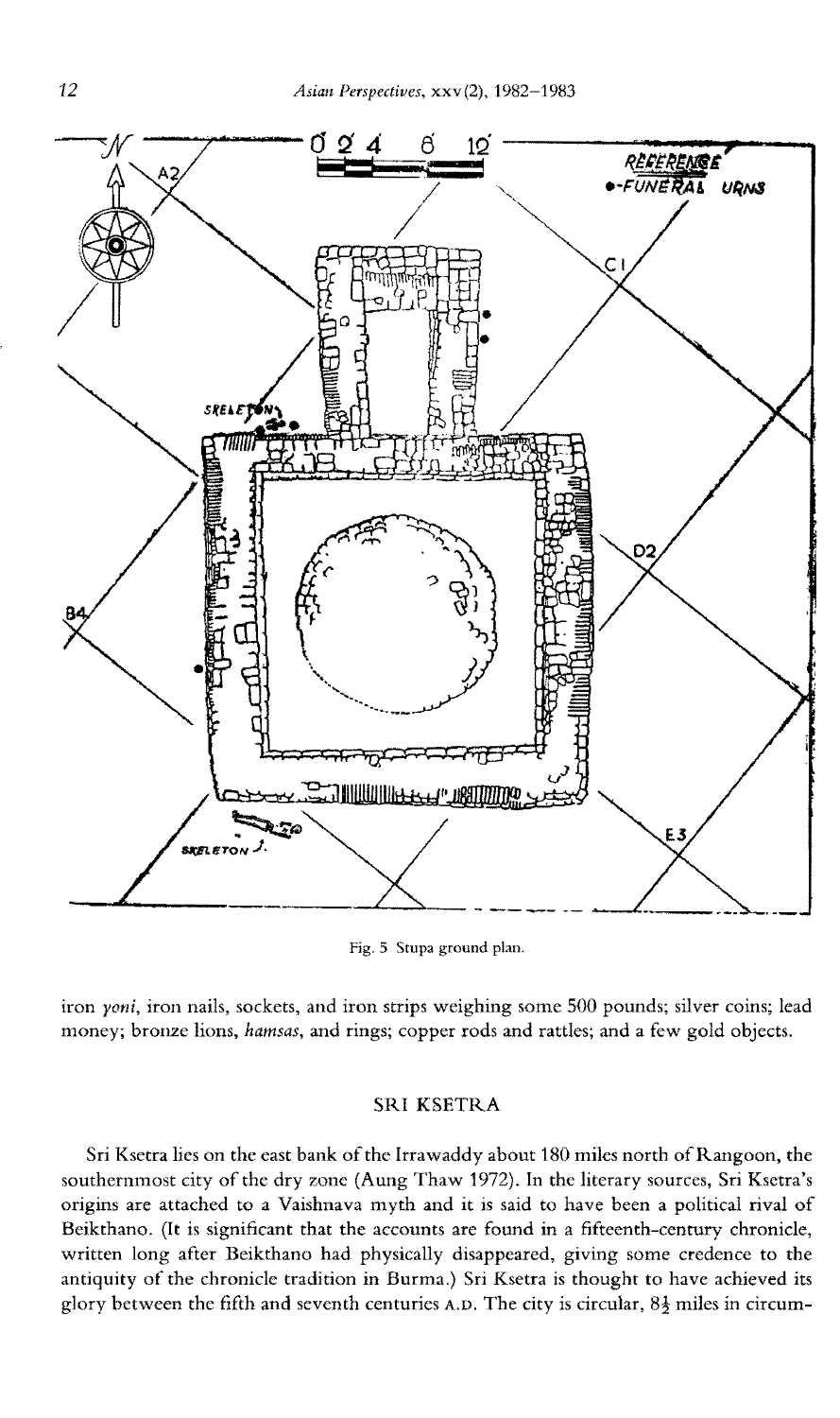

Fig. 6 Monastery.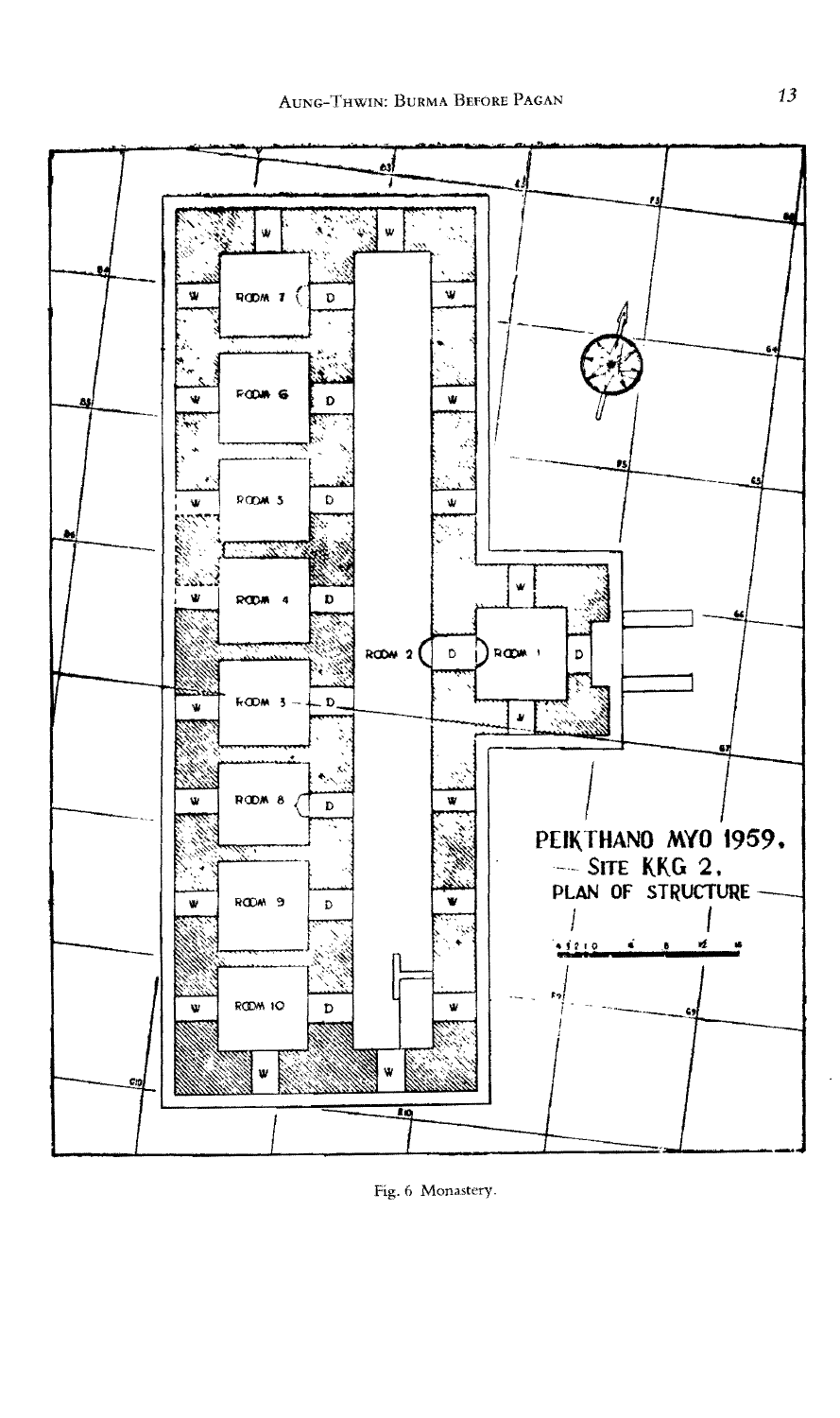

Fig. 7A Burial jars from Sri Ksetra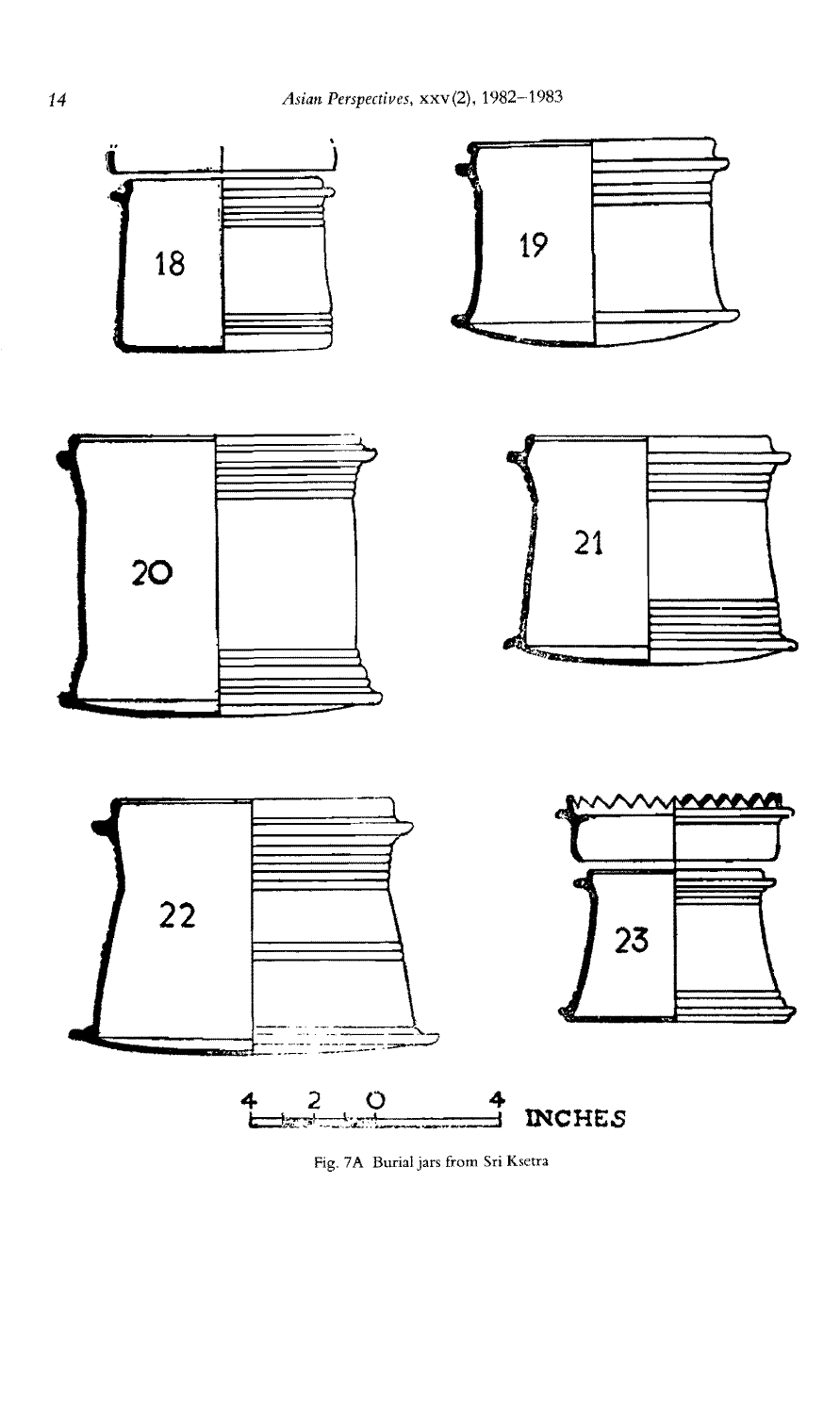

Fig.7D

ference, the brick walls, even today, rising to 15 feet at some points. The entrances, like those at Beikthano, had curved corners. The palace enclosure within the city walls measures 1700 ft × 1125 ft.

The writing found at Sri Ksetra was largely on stone, with some on gold plates and gold leaf, on silver vessels, and burial urns. This "Pyu" language of the Tibeto-Burman family was written in what were apparently South Indian scripts, Kadamba and Pallava, as well as in Pali and Sanskrit of the sixth and seventh centuries A.D. The inscriptions are parts of verses derived from the *Vinaya Pitaka, A/lhidhamma,* and the different *Suttas.* One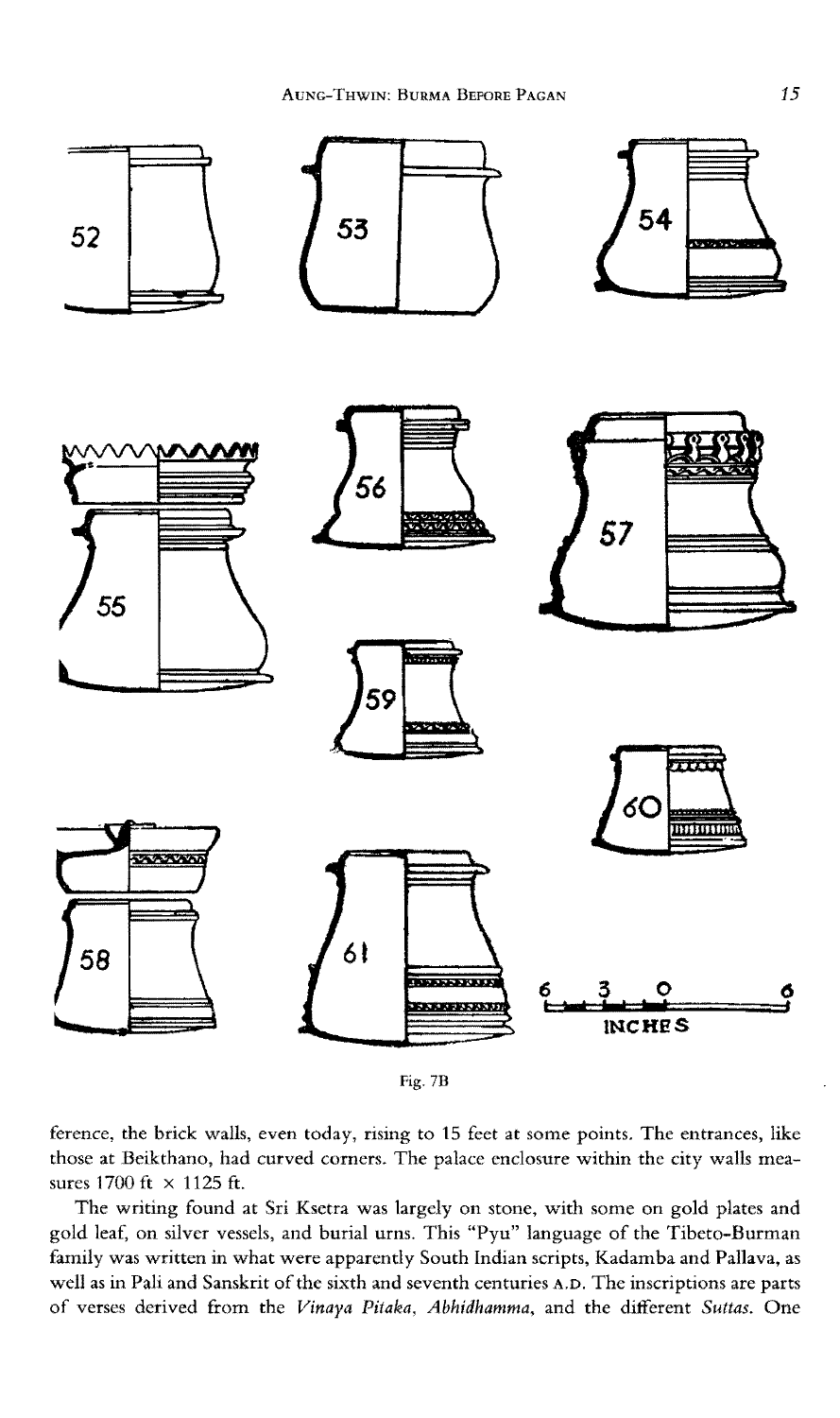inscription mentions a dynasty called the Vikrama, including several kings with Indian regnal titles, a common practice in much of Southeast Asia among indigenous monarchs at this time.

Most of the monuments are Buddhist *stupas* of various designs. The Bebe and Bawbawgyi, two of the better-preserved monuments, seem to have been prototypes of certain Pagan temples. Also excavated were two brick monasteries with vaulted roofs-a characteristic more distinct to Burma than to other places in Southeast Asia-and three entrances, similar to those found at Beikthano and Winka in Lower Burma, as well as to the later Somingyi monastery at Pagan. The sculptures include Buddhas in largely *bhumispasa mudra* (again typical in Burma), depicting the "nativity," the "deer park," and other well-known episodes in the Buddha's life. The Bohisatva Maitreya (identified by an accompanying inscription) and Avalokitesvara (with Amitabha in his crown), *dvarapalas,*  Vishnu (one on Garuda and one reclining on Ananta), and Lakshmi, most of bronze, have been discovered. In the 1966-1967 season, the prize find was a group of bronze figurines about  $4\frac{1}{2}$  inches in height. One figure was playing a flute, another the drums, a third cymbals; the fourth was a dancer and the fifth appeared to be a clown.<sup>6</sup> Other bronze objects included five Buddhas and a bronze bell 11 inches high with the *srivatsa* emblem. This symbol, along with the *vajra,* conch, *bhaddapitha,* sun, moon, and ocean, are commonly inscribed motifs on coins uncovered from all the "Pyu" sites (Wicks 1985). One of the artifacts discovered earlier that casts some light on Theravada Buddhism was a cylindrical, guilded silver receptacle whose relief showed the last four (Theravada) Buddhas of this *kalpa* in lotus position and *bhumispasa mudra,* accompanied by their disciples. The entire frieze was identified by a "Pyu" inscription on the rim of the receptacle. (The Theravadin version of the Four Buddha theme was a critical component of the Pagan and post-Pagan conceptual system.) Other less significant artifacts excavated included elephants of jadeite and necklaces of carnelian crystal, agate, and quartz beads.

## BINNAKA

Binnaka is southeast of Pagan, near the railway line from Rangoon to Mandalay, in the dry zone of Burma, in the township of Pyaw Bwe.7 Because its history had been recorded in a *sittan* (local register), a search was made to determine if Binnaka was a legitimate site. The word Binnaka was also the name of the last king of the mythical "first" dynasty of Burma, the Tagaung Dynasty, overthrown by outsiders called Tayuk and Tayet centuries prior to the founding of Pagan. This destruction was said to have divided the dynasty into three parts: one leaving to establish the Nineteen Kharuin of Kyaukse, another (the "Pyu") going down the Irrawaddy, and the last (the Kan Van and Thet) reaching and founding Thunapayanta, where Pagan later emerged. Both the *Hmannan* (the Glass Palace) and the *Mahayazawingyi* (the Great Chronicles) mentioned this king. As a result of these literary references and other telling surface finds in the vicinity, the Historical Research Department, led by U Maung Maung Tin of Mandalay, conducted preliminary excavations in 1980 and early 1981. These excavations were carried out at Binnaka, Puti Kong, and the villages around Kyaukse.

The excavators found a large masonry slab that measured 18 ft  $\times$  8 ft, with an estimated 20 ft still buried. Similar slabs have been found in other nearby "Pyu" areas and are said to be either plinths of temples or foundations of city walls. A figure of a *deva* or demon with a third eye in the forehead, gold ornaments, "Pyu" coins, and a line of "Pyu"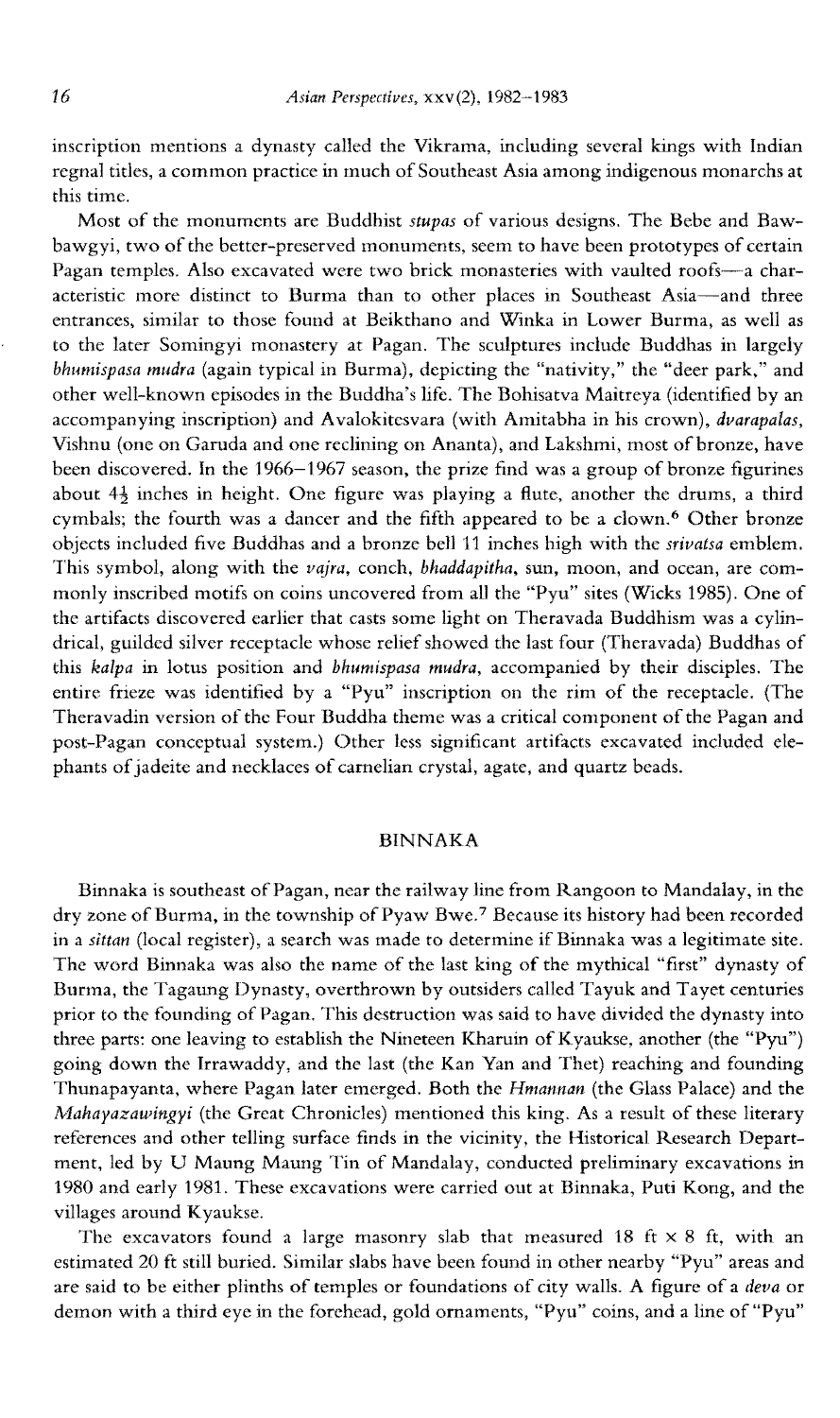

Fig. 8 Binnaka structure and pottery.

on a piece of brick were discovered. Burial urns and other clay pottery, distinctly "Pyu," along with terracotta tablets with some "Pyu" writing on them, have also been uncovered. So many bone and clay beads of various colors and shapes were found that the village adjacent to Binnaka has been called the Mound of Beads. Some of the structures excavated were virtually identical to those found at Beikthano and the other "Pyu" sites (Fig. 8). Other artifacts uncovered at Binnaka include copper images, cups and bowls, a double lotus throne two inches high with *sinaya* written at the back in Devanagiri, and several other copper objects dated to the early Pagan period. Although the "Pyus" were thought to have been conquered and mostly removed by Nanchao's forces in the midninth century, pockets of them must have remained to perpetuate their culture; their inscriptions have been found as late as the thirteenth century A.D. Apparently, Binnaka was one such continuously occupied site, at least since the urbanized period, for we find not only "Pyu" artifacts, but those of the Pagan, A va, and Konbaung periods here as well.

## MONGMAO

Mongmao (also spelled Mongmai) is another site located in the dry zone of central Burma in the Kyaukse plain (Sein Maung 1981). The city walls, roughly circular like those of Sri Ksetra, are  $1\frac{1}{2}$  miles in diameter. Mongmao is the largest of the ancient cities in the dry plains. **It** is at present dated tentatively to the first millennium B.C. As an urbanized city, Mongmao may predate Beikthano; it is clearly earlier than Hanlin or Sri Ksetra.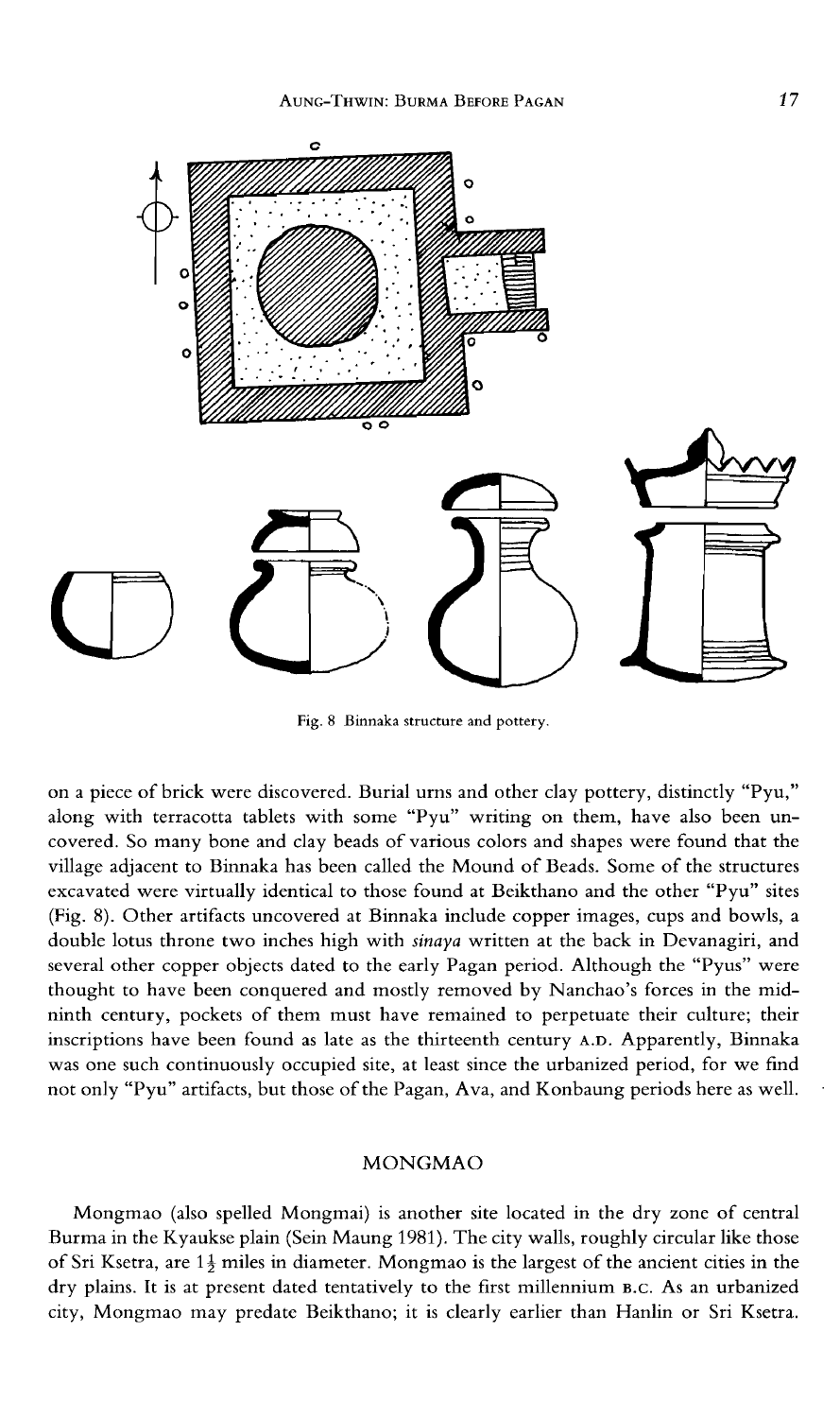Mongmao also yielded two distinct types of silver coins: one with the *srivatsa* emblem and one with the rising sun. Stone molds for casting gold into thin ornamental flowers were also unearthed. A silver bowl with gold ornaments and one inscribed line of "Pyu" was found at nearby U-Hnangon. The bowl was palaeographically dated to the sixth century A.D. At Kume, five miles west of Mongmao, a similar find was made. Nearby, at Taungthaman, also an urbanized site similar to the others, were found so-called acid-etched onyx beads. In fact, all the types of beads found at Beikthano, Sri Ksetra, and Hanlin, along with the characteristic funeral urns and the same type of rouletted ware, were also uncovered at Mongmao. The bricks of the structural remains are identical to those at Sri Ksetra with the same *budhapitha* relief on some of them. The structure so far excavated was virtually identical to some of those found at Beikthano. It is cylindrical, probably a solid *stupa,* resting on a high square platform, which has a projection of stairs on the western side (Fig. 9). More intensive and well-planned excavations at Mongmao and Binnaka comparable to those conducted at Beikthano are needed to make more meaningful conclusions.

## WINKA, HSINDAT, WAGARU, AND AYETHEMA

These villages north of Thaton, north of the Isthmus of Kra, were examined in 1975 and 1976. (See Map IB.) Winka is located at the foot of the Kelatha Range in Bilin township; the area is well known for the ruins of Taikkala, often mentioned in early geographies (Myint Aung 1977). All the villages were walled fortresses, each surrounded by a moat. In 1976, the Archaeological Survey sank test pits near these walls. Wagaru's walls measured 1700 ft in length and 40 ft in height above ground level. Panels on Hsindat's walls have been sculptured in bold relief, showing lion and elephant figures (Hsindat means "elephantry" or "elephant corps"). Hsindat also showed signs of having once had a brick *vihara* with 14 rooms, 69 ft in length, surrounded by a square courtyard. The bricks on this structure are similar to those found at Pagan. The interior is nearly identical to the *vihara* at Beikthano and Pagan. There were 350 "Pyu" coins found in the general vicinity of nearby Kyaikkatha. The earliest artifacts seem to be the ceramic ware, especially the beads and vessels, similar to those found at Beikthano. The vessels are similar to those found in second century B.C. to third century A.D. Hastinapur, the Deccan's Brahmapuri (A.D. 106-130), and Rangpur in northern India. Similar vessels were also found in Yeleswaram close to Nagarjunakonda (first-second century A.D.).

## **CONCLUSIONS**

Several general conclusions can be tentatively suggested, based on the results of archaeological excavations of the past several decades. First, the chronology of prehistoric and urbanized Burma now appears to be: (1) "Palaeolithic" to "Hoabinhian," ?-4000 B.C.; (2) Late "Hoabinhian" and contemporaneous "neolithic" and metal manufacturing cultures, 4000-2000 B.C.; (3) fully metal manufacturing cultures contemporaneous with some late "Hoabinhian" sites, 2000-1000 B.C.; (4) a gap between  $1000-200$  B.C.; (5) urbanized states, 200 B.c.-ninth century A.D., the so-called Pyu period; (6) the Pagan Kingdom, from the mid-ninth century A.D. to the end of the thirteenth century A.D. This chronology suggests that cultural development in Burma prior to the "Pyu" stage could have "moved" from north to south (as the Chronicles suggest) as some of the earliest agricultural sites of the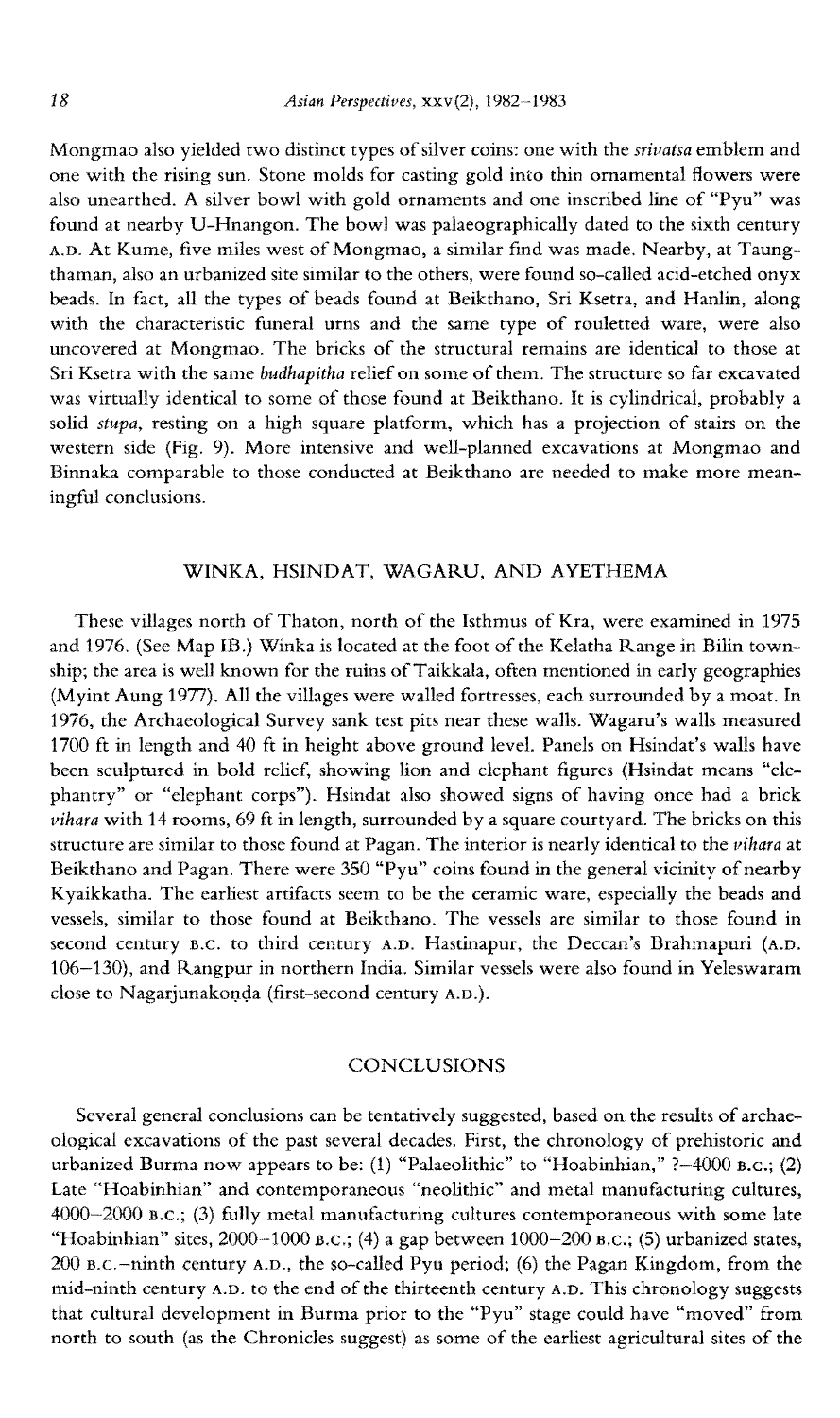

The ground plan of the brick building at Mongmao

Fig. 9 Mongmao stupa.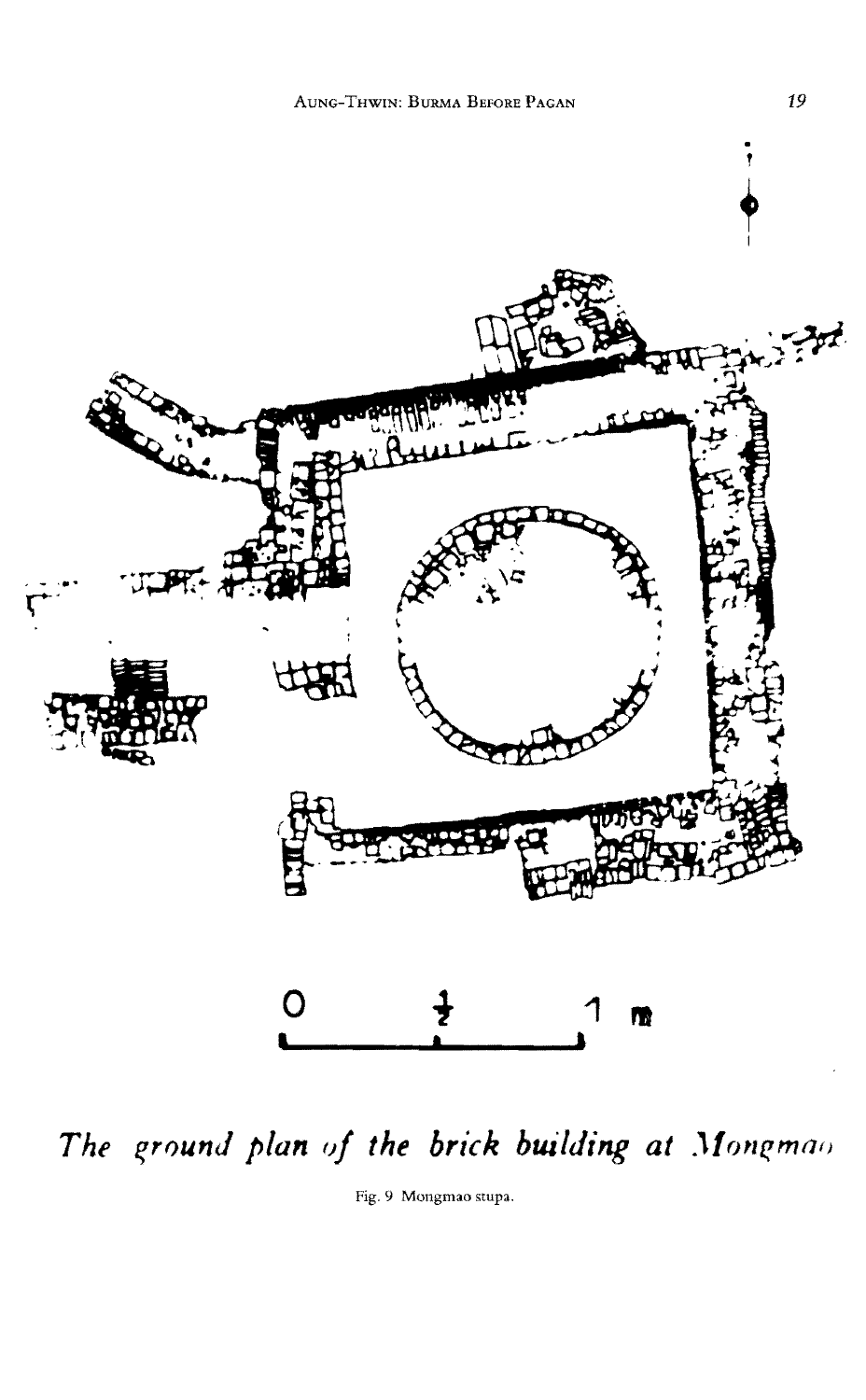bronze age are now known to be located in central rather than lower Burma. These communities seemed to have persisted here until the rise of the urbanized societies-those we have called the "Pyu" culture-prior to the beginning of the Christian era. In fact, the entire dry zone may well have been the nucleus of the origins of civilization in Burma. Second, the "Pyu" culture is far more extensive than heretofore realized. It consists of at least 11 (all partially excavated) sites, stretching from central Burma to north of the Kra Isthmus. Moreover, because Mongmao and Binnaka were not only clearly related culturally to Sri Ksetra and Beikthano-if not contemporaries then predecessors of the latter two-and because Beikthano has been satisfactorily dated by Carbon-14, the presence of a unified (or at least a distinctly similar) culture is pushed to a period that is much earlier than we had suspected. Third, if the Red Polished Ware found at Winka were indeed Roman (it could also be Northwest Indian), Lower Burma and Burma's segment of the Isthmus may have been a part of the Rome-India-China sea trade route. The rouletted patterns on water vessels and the so-called acid-etched onyx beads found in a number of these sites further tie central and coastal Burma with Northwest India on the west and Udon Province of Northeast Thailand on the east, while the coins link Burma with early Buddhist sites in India, Arakan, and other coastal Southeast Asian states from Oc Eo to present-day Saigon (or Ho Chi Minh City). Fourth, these new finds suggest that our previous notions of a sudden eruption of Burmese civilization at Pagan (made even more dramatic by the sprouting of several thousand temples in appoximately two centuries), may have to be revised. The process now seems to have been far more gradual and locally generated than originally thought. That a prototype of one of Pagan's temple styles may have been found at Mongmao, in central Burma itself-a site far closer to Pagan than known previously-seems to confirm the general scheme of indigenous (at least architectural) development in that early period better than other suggestions centered around external influences that are removed both in time and space.

What these conclusions do to the discipline of Burmese history, even if tentative, is very exciting. For the first time, the general pattern of historical development and early appearance of the first cities in Burma suggested by archaeology, link Burma more firmly with other contemporary and better-known social, political, and economic centers in Southeast Asia. This link, it is hoped, rescues Burma from being "the black hole" of Southeast Asian studies, especially during this period, and allows its inclusion more fully in our teaching of and research on the region. Furthermore, it brings into sharper focus the areas we can meaningfully include in our study of the region and partially addresses some of the issues raised recently as to "what is Southeast Asia."<sup>8</sup> For Burmese studies itself, these finds and the new chronology demand a serious reassessment of Burma's cumulative historical tradition, for they partially confirm the versions found in the Chronicles with regard to Burma's general developmental patterns in time and space. These texts are now placed in a better light, so that, for a change, historians can, with a little more reassurance, focus on the information in them rather than on the issues concerning their status as legitimate historical sources. We are freed, at least to a degree and for certain purposes, to write history more confidently than we could have done earlier.

### **NOTES**

<sup>1.</sup> The reader should bear in mind that the designation "Pyu" for this pre-Pagan culture is arbitrary and its legitimacy derives from traditional usage. Paul Wheatley, however, argues (1983) that as far as the available Chinese and Arabic evidence is concerned, the designation "Pyu" used in this fashion is probably correct.